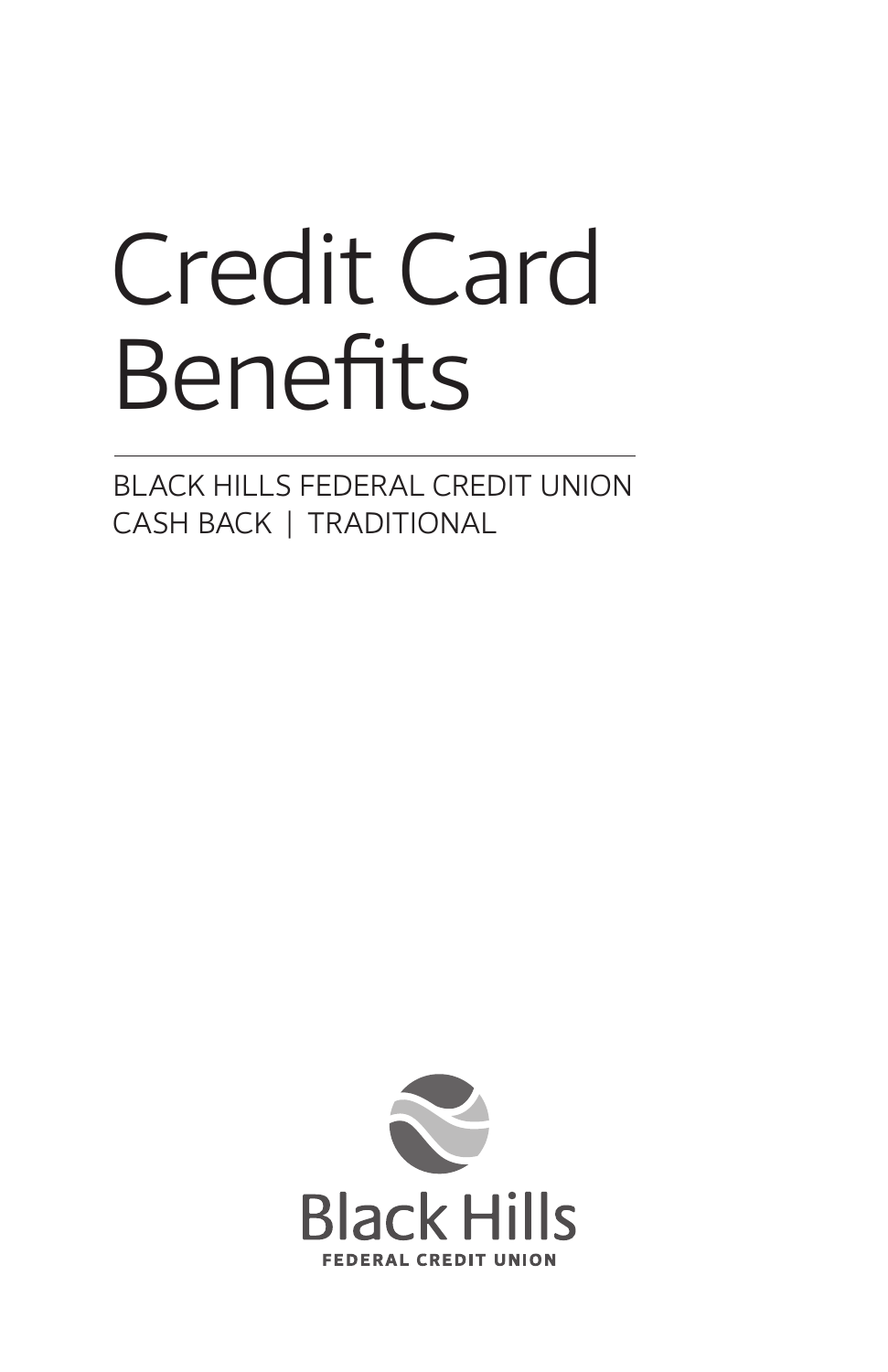*Your Guide to Benefit describes the benefit in effect as of February 1, 2020. Benefit information in this guide replaces any prior benefit information you may have received. Please read and retain for your records. Your eligibility is determined by your financial institution.*

## **Travel Accident Insurance Description of Coverage**



#### **Principal Sum: \$500,000**

#### **THIS IS AN ACCIDENTAL DEATH AND DISMEMBERMENT ONLY POLICY AND DOES NOT PAY BENEFITS FOR LOSS FROM SICKNESS**

*This Description of Coverage is provided to all eligible Visa Credit Card cardholders and replaces any and all Descriptions of Coverage previously issued to the insured with respect to insurance described herein.*

#### **Eligibility and Period of Coverage**

As a Visa Credit Card cardholder, you are covered beginning on February 1, 2020 or the date your credit card is issued, whichever is later.

You and your dependents\* become covered automatically when the entire Common Carrier fare is charged to your covered Visa Credit Card card account ("Covered Person"). It is not necessary to notify the financial institution, the Insurance Company, or the Plan Administrator when tickets are purchased. Coverage ends when the policy is terminated.

\* Your spouse, unmarried dependent child(ren), under age 19 (25 if a full-time student). No age limit for incapacitated child. Incapacitated child means a child incapable of self-sustaining employment by reason of mental retardation or physical handicap, and chiefly dependent on you for support and maintenance. Dependent child(ren) receive fifty percent (50%) of your benefit amount.

#### **Benefits**

Subject to the terms and conditions, if a Covered Person's accidental bodily Injury occurs while on a Covered Trip and results in any of the following Losses within one (1) year after the date of the accident, the Insurance Company will pay the following percentage of the Principal Sum for accidental Loss of:

| Life                                          | <b>100%</b> |
|-----------------------------------------------|-------------|
| <b>Both hands or both feet</b>                | 100%        |
| <b>Sight of both eyes</b>                     | <b>100%</b> |
| One hand and one foot                         | 100%        |
| <b>Speech and hearing</b>                     | <b>100%</b> |
| One hand or one foot and the sight of one eye | 100%        |
| One hand or one foot                          | 50%         |
| Sight of one eye                              | 50%         |
| <b>Speech or hearing</b>                      | 50%         |
| Thumb and index finger on the same hand       | 25%         |

In no event will multiple charge cards obligate the Insurance Company in excess of the stated benefit for any one Loss sustained by a Covered Person as a result of any one accident. The maximum amount payable for all Losses due to the same accident is the Principal Sum.

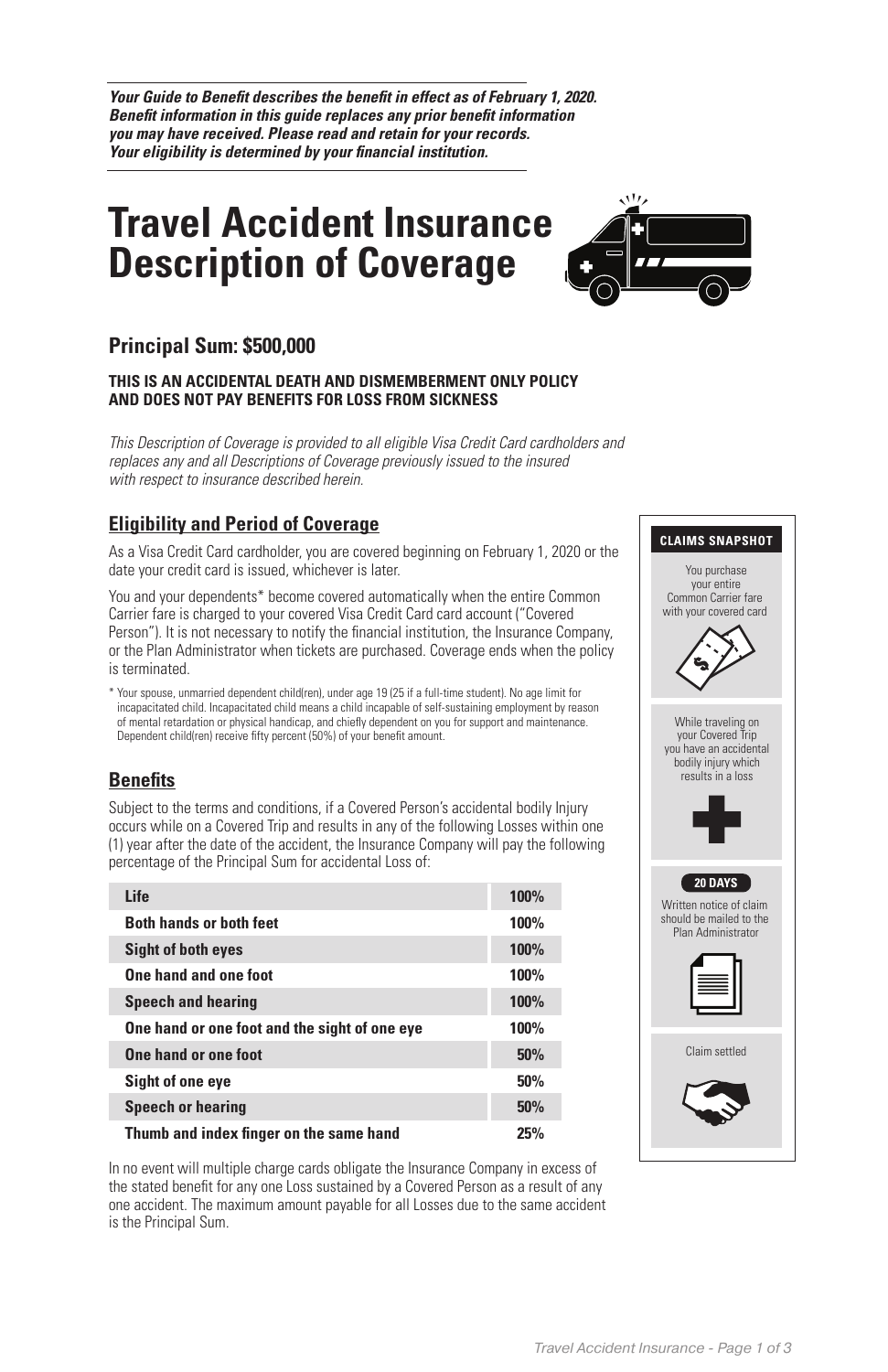

#### **Definitions**

**Loss** means actual severance through or above the wrist or ankle joints with regard to hands and feet; entire and irrevocable loss of sight, speech or hearing; actual severance through or above the metacarpophalangeal joints with regard to thumb and index fingers. The life benefit provides coverage in the event of a Covered Person's death. If a Covered Person's body has not been found within one (1) year of disappearance, stranding, sinking, or wreckage of any Common Carrier in which the Covered Person was covered as a passenger, then it shall be presumed, subject to all other provisions and conditions of this coverage, the Covered Person suffered loss of life.

**Injury** means bodily injury or injuries, sustained by the insured person which are the direct cause of Loss, independent of disease cause of Loss, independent of disease or bodily infirmity, and occurring while the Covered Person is covered under this policy, while the insurance is in force.

**Covered Trip** means a trip (a) while the Covered Person is riding on a Common Carrier as a passenger and not as a pilot, operator, or crew member and (b) charged to your Visa Credit Card card; and (c) that begins and ends at the places designated on the ticket purchased for the trip. Covered Trip will also include travel on a Common Carrier (excluding aircraft), directly to, from, or at any Common Carrier terminal, which travel immediately precedes departure to or follows arrival at the destination designated on the ticket purchased for the Covered Trip.

**Common Carrier** means any scheduled airline, land, or water conveyance licensed for transportation of passengers for hire.

**Exclusions:** No payment will be made for any Loss that occurs in connection with, or is the result of: (a) suicide, attempted suicide, or intentionally self-inflicted injury; (b) any sickness or disease; (c) travel or flight on any kind of aircraft or Common Carrier except as a fare-paying passenger in an aircraft or on a Common Carrier operated on a regular schedule for passenger service over an established route; or (d) war or act of war, whether declared or undeclared.

**Beneficiary:** Benefit for Loss of life is payable to your estate, or to the beneficiary designated in writing by you. All other benefits are payable to you.

**Notice of Claim:** Written notice of claim, including your name and reference to Visa Credit Card should be mailed to the Plan Administrator within twenty (20) days of a covered Loss or as soon as reasonably possible. The Plan Administrator will send the claimant forms for filing proof of Loss.

**The Cost:** This travel insurance is purchased for you by your financial institution.

**Description of Coverage:** This description of coverage details material facts about a Travel Accident Insurance Policy which has been established for you and is underwritten by Virginia Surety Company, Inc. Please read this description carefully. All provisions of the plan are in the master policy form number, VSC-VCC-01 (2/00). Any difference between the policy and this description will be settled according to the provisions of the policy.

**Questions:** Answers to specific questions can be obtained by writing to the **Plan Administrator:**

> cbsi Card Benefit Services 550 Mamaroneck Avenue, Suite 309 Harrison, NY 10528

#### **Underwritten by:**

Virginia Surety Company, Inc. 175 West Jackson Blvd. Chicago, IL 60604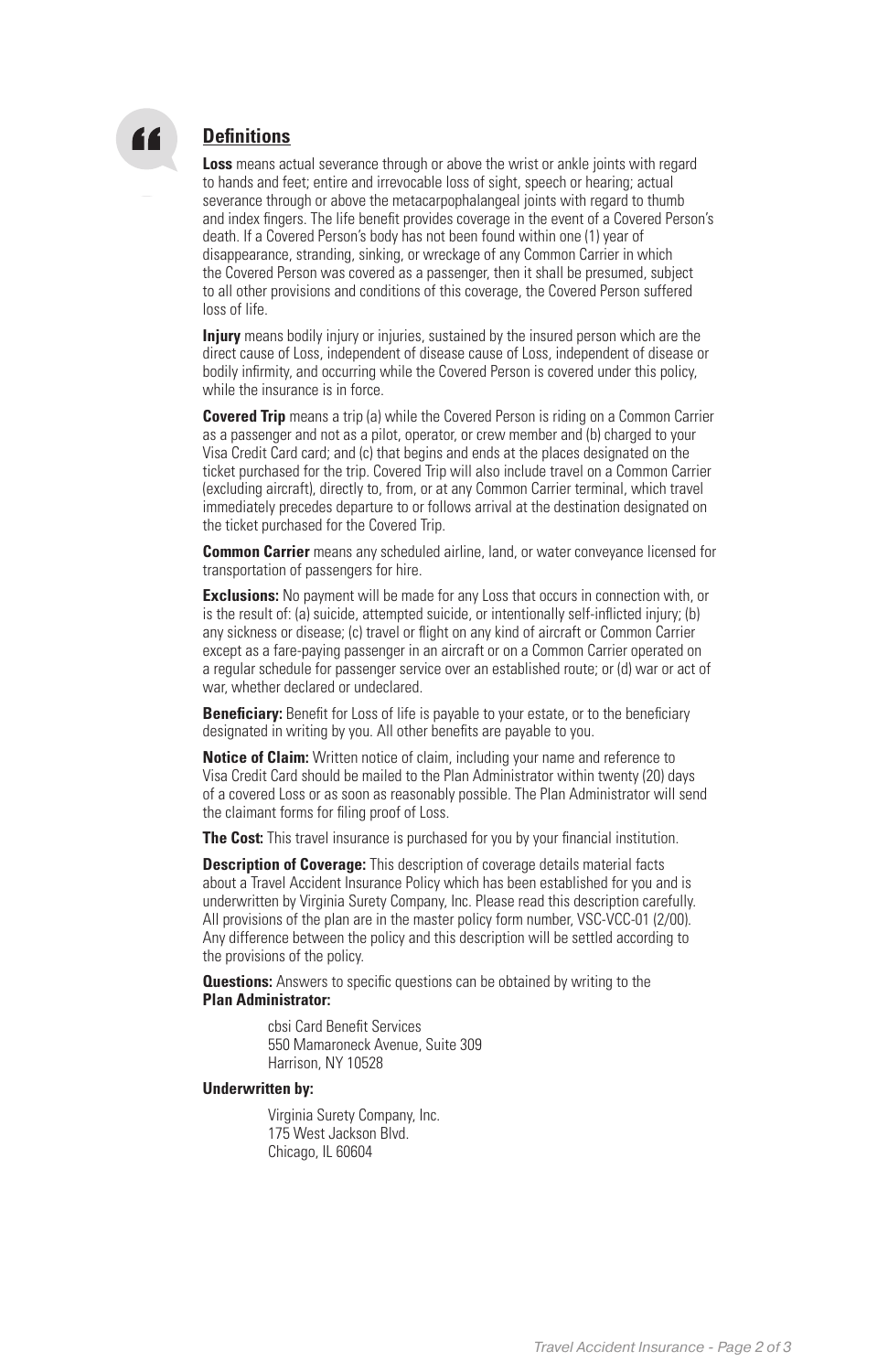

#### **Additional Provisions for Travel Accident Insurance**

Travel Accident Insurance is provided under a master policy of insurance issued by Virginia Surety Company, Inc. (herein referred to as Company). We reserve the right to change the benefits and features of all these programs.

The financial institution or the Company can cancel or choose not to renew the Insurance coverages for all Insureds. If this happens, the financial institution will notify the accountholder at least 30 days in advance of the expiration of the policy. Such notices need not be given if substantially similar replacement coverage takes effect without interruption and is provided by the same insurer. Insurance benefits will still apply to Covered Trips commenced prior to the date of such cancellation or non-renewal, provided all other terms and conditions of coverage are met. Travel Accident Insurance does not apply if your Visa Credit Card privileges have been suspended or cancelled. However, insurance benefits will still apply to Covered Trips commenced prior to the date that your account is suspended or cancelled provided all other terms and conditions of coverage are met.

Coverage will be void if, at any time, the accountholder has concealed or misrepresented any material fact or circumstance concerning this coverage or the subject thereof or the accountholder's interest herein, or in the case of any fraud or false swearing by the Insured relating thereto. No person or entity other than the accountholder shall have any legal or equitable right, remedy, or claim for insurance proceeds and/or damages under or arising out of this coverage.

No action at law or in equity shall be brought to recover on this coverage prior to the expiration of sixty (60) days after proof of Loss has been furnished in accordance with the requirements of this Description of Coverage.

The Company, at its expense, has the right to have you examined as often as reasonably necessary while a claim is pending. The Company may also have an autopsy made unless prohibited by law.

#### **State Amendments**

**For Illinois Residents Only:** The following statement is added: If a Covered Person recovers expenses for sickness or injury that occurred due to the negligence of a third party, the Company has the right to first reimbursement for all benefits the Company paid from any and all damages collected from the negligent third party for those same expenses whether by action at law, settlement, or compromise, by the Covered Person, the Covered Person's parents if the Covered Person is a minor, or the Covered Person's legal representative as a result of that sickness or injury. You are required to furnish any information or assistance, or provide any documents that we may reasonably require in order to exercise our rights under this provision. This provision applies whether or not the third party admits liability.

ADD (10/07)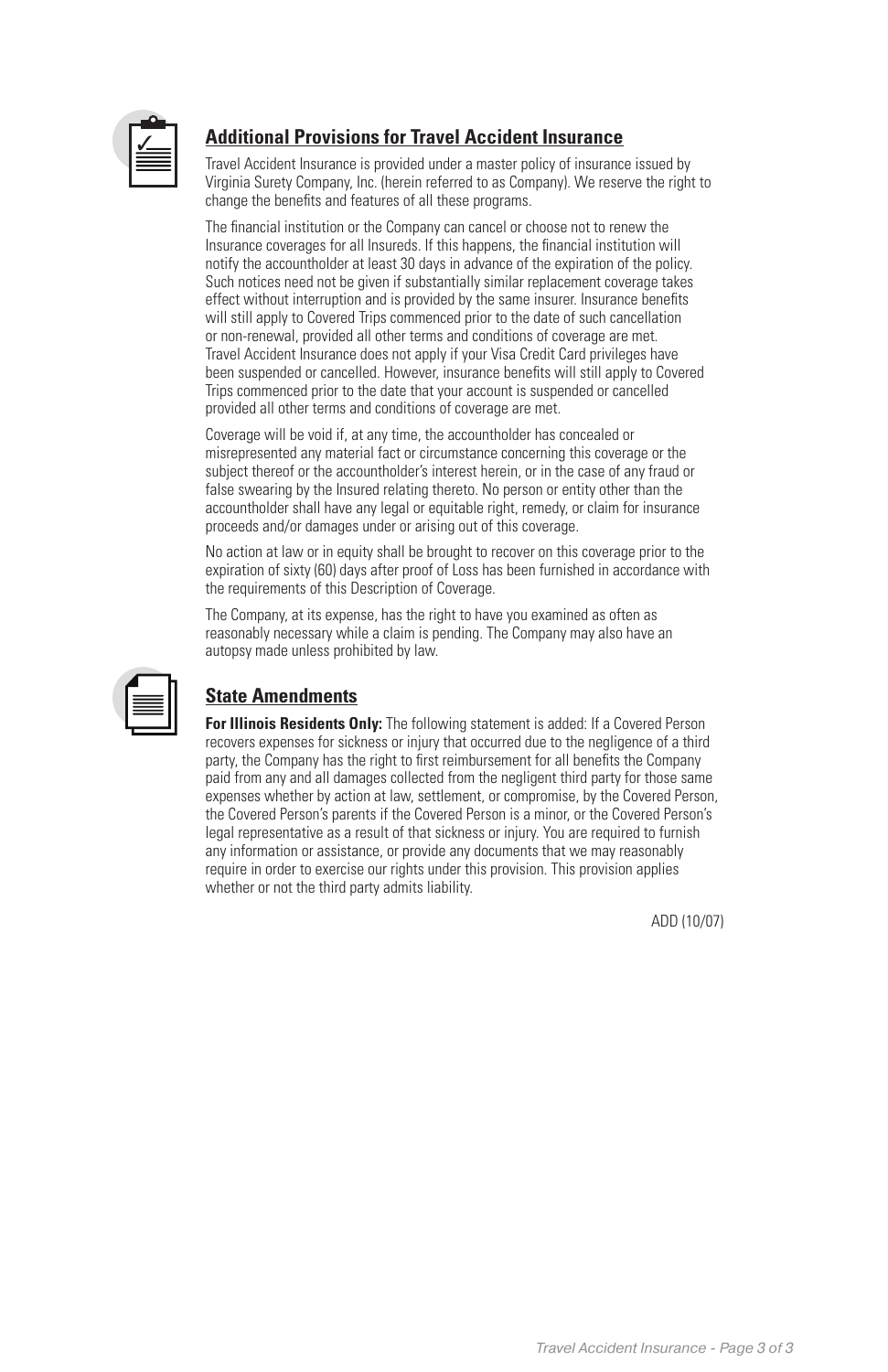*Your Guide to Benefit describes the benefit in effect as of February 1, 2020. Benefit information in this guide replaces any prior benefit information You may have received. Please read and retain for Your records. Your eligibility is determined by Your financial institution.*

## **Auto Rental Collision Damage Waiver**

No cardholder wants to incur the expense of repairing or replacing a rented car. But accidents do happen, and vehicles do get stolen.

No matter what happens to Your rental car, You can be covered with Auto Rental Collision Damage Waiver. Auto Rental Collision Damage Waiver reimburses You for damages caused by theft or collision – up to the Actual Cash Value of most rented cars. Auto Rental Collision Damage Waiver covers no other type of loss. For example, in the event of a collision involving Your rented vehicle, damage to any other driver's car or the injury of anyone or anything is not covered. Rental periods of fifteen (15) consecutive days within Your country of residence, and thirty-one (31) consecutive days outside it, are both covered. (Longer rental periods, however, are **not** covered.) You are involved in **CLAIMS SNAPSHOT**

You are eligible for this benefit if Your name is embossed on an eligible card issued in the United States and You use it to initiate and complete Your entire car rental transaction. Only You as the primary car renter and any additional drivers permitted by the Rental Car Agreement are covered. a fender bender with

#### **How Auto Rental Collision Damage Waiver Works With Other Insurance**



Auto Rental Collision Damage Waiver covers theft, damage, valid loss-of-use charges imposed and substantiated by the auto rental company, administrative fees and reasonable and customary towing charges, due to a covered theft or damage to the nearest qualified repair facility. Submit Claim Form

If You *do* have personal automobile insurance or other insurance that covers theft or damage, this benefit reimburses You for the deductible portion of Your car insurance or other insurance, along with any unreimbursed portion of administrative and loss-of-use | charges imposed by the car rental company, as well as reasonable towing charges while the car was Your responsibility.

If You *do not* have personal automobile insurance or any other insurance, the benefit reimburses You for covered theft, damage, or administrative and loss-of-use charges imposed by the rental company, as well as reasonable towing charges that occur while You are responsible for the vehicle.

If You are renting outside of Your country of residence, the coverage provided under this benefit is primary and reimburses You for covered theft, damage, or administrative and loss-of-use charges imposed by the rental company, as well as reasonable towing charges that occur while You are responsible for the vehicle.



*TIP:* **prior damage. Before You leave the lot, be sure to check the car for any** 

#### **How to Use Auto Rental Collision Damage Waiver**

- 1. Use Your card to initiate and complete Your entire car rental transaction.
- 2. Review the auto rental agreement and decline the rental company's collision damage waiver (CDW/LDW) option, or a similar provision, **as accepting this coverage will cancel out Your benefit.** If the rental company insists that You purchase their insurance or collision damage waiver, **call the Benefit Administrator for assistance at 1-800-348-8472. Outside the United States, call collect at 1-804-673-1164.**

This benefit is in effect during the time the rental car is in Your (or an authorized driver's) control, and it terminates when the rental company reassumes control of their vehicle.



**Use Your covered Account to secure and complete Your car rental transaction**

You are involved in a fender bender with Your Rental Vehicle



Benefits Administrator; to report accident; recieve claim form



Call the Benefits Administrator to report the accident and receive a claim form



**90 DAYS**

Claim form must be submitted with supporting documents



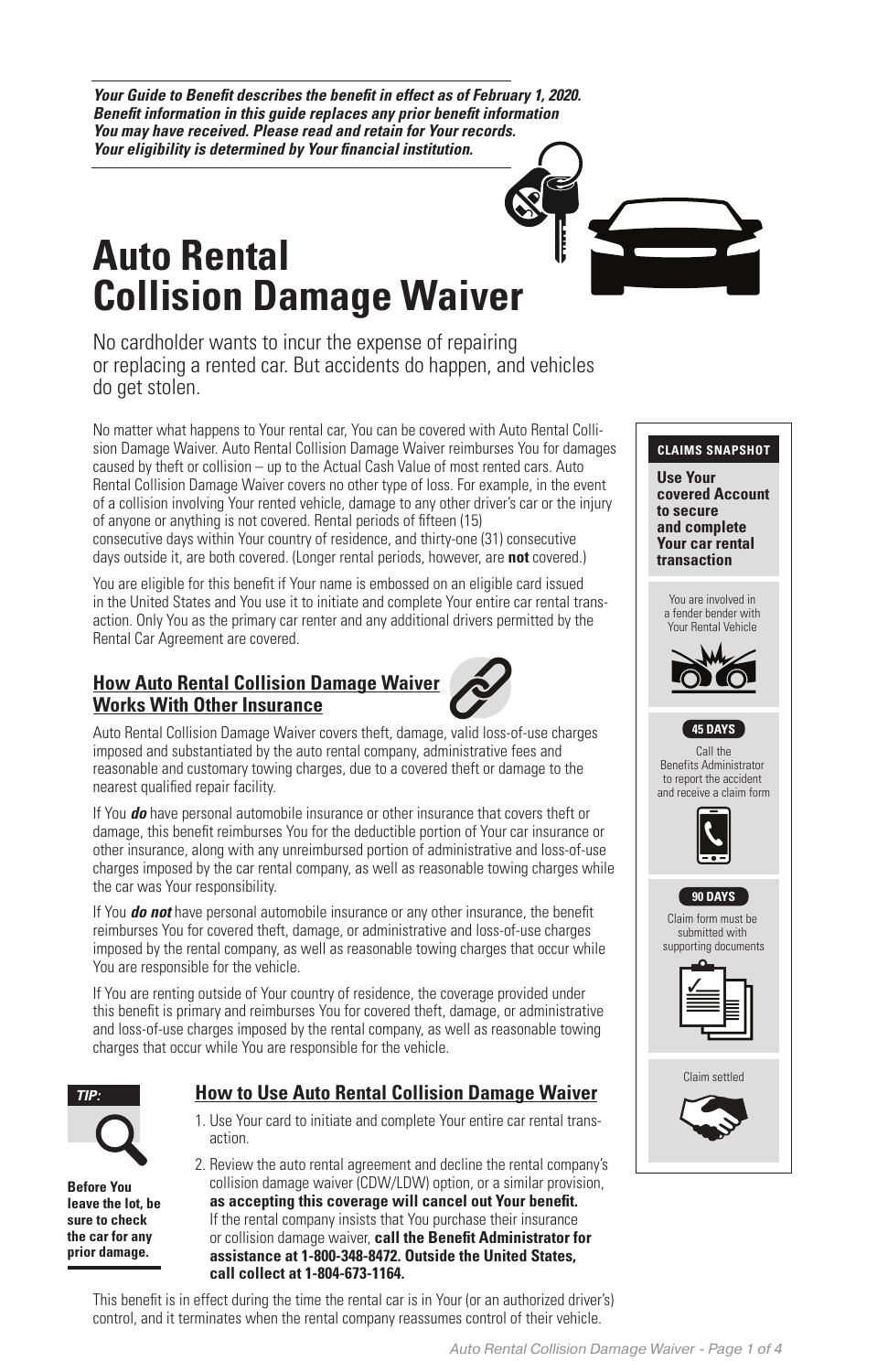**to be sure that Auto Rental Collision Damage Waiver will apply. CLAIMS IN A CLAIMS OF the auto religion agreement, or when promoted by marvidian** This benefit is available in the United States and most foreign countries **(with the exception of Israel, Jamaica, the Republic of Ireland or Northern Ireland).** However, this benefit is not available where precluded by law, or where it's in violation of the territory terms of the auto rental agreement, or when prohibited by individual **Your auto rental company and the Benefit Administrator before You travel,**  *TIP:*



### **Vehicles Not Covered**

Certain vehicles are *not* covered by this benefit, they consist of: expensive, exotic, and antique cars; cargo vans; certain vans; vehicles with an open cargo bed; trucks; motorcycles; mopeds; motorbikes; limousines; and recreational vehicles.

riowov<br>Infiniti Infiniti, Land Rover, Lexus, Lincoln, and Range Rover *are* covered. Maserati, Maybach, McLaren, Porsche, Rolls Royce, and Tesla. Examples of expensive or exotic cars are the Alfa Romeo, Aston Martin, Bentley, Corvette, Ferrari, Jaguar, Lamborghini, Lotus, However, selected models of Audi, BMW, Mercedes-Benz, Cadillac,



An antique car is defined as one that is over twenty (20) years old, or one that has not been manufactured for ten (10) years or more. *TIP:* **Administrator. If you are not sure if your vehicle is eligible for coverage, contact the Benefits** 



If You have questions about a specific vehicle's coverage or organization where the vehicle is being reserved, **call the Benefit Administrator at 1-800-348-8472, or call collect outside the United States at 1-804-673-1164.**

#### **Related Instances & Losses Not Covered**

Vans are not covered. But those designed as small-group transportation vehicles (seating up to nine (9) people, including

- Any obligation You assume under any agreement (other than the deductible on Your personal auto policy)
- Any violation of the auto rental agreement or this benefit
- Injury of anyone, or damage to anything, inside or outside the Rental Vehicle
- Loss or theft of personal belongings
- Personal liability

the driver) **are** covered.

- Expenses assumed, waived, or paid by the auto rental company, or its insurer
- through the auto rental company • The cost of any insurance, or collision damage waiver, offered by or purchased
- Depreciation of the Rental Vehicle caused by the incident including, but not  $\frac{1}{2}$ limited to, "diminished value"
	- mmed to, commistied value<br>• Expenses reimbursable by Your insurer, employer, or employer's insurance
		- Theft or damage due to intentional acts, or due to the driver(s) being under the influence of alcohol, intoxicants, or drugs, or due to contraband, or illegal activities
- Submit Claim Form • Wear and tear, gradual deterioration, or mechanical breakdown
	- Items not installed by the original manufacturer
	- Damage due to off-road operation of the Rental Vehicle
	- Theft or damage due to hostility of any kind (including, but not limited to, war, invasion, rebellion, insurrection, or terrorist activities)
	- Confiscation by authorities
		- Vehicles that do not meet the definition of covered vehicles
- All supporting documents • Rental periods that either exceed, or are intended to exceed, fifteen (15) consecutive days, within Your country of residence, or thirty-one (31) days outside Your country of residence
	- Leases and mini leases
	- Theft or damage as a result of the authorized driver's and/or cardholder's lack of reasonable care in protecting the Rental Vehicle before and/or after damage or theft occurs (for example, leaving the car running and unattended)
	- Theft or damage reported more than forty-five (45) days\* after the date of the incident
	- Theft or damage for which a claim form has not been received within ninety (90) days\* from the date of the incident
	- Theft or damage for which all required documentation has not been received within three hundred and sixty-five (365) days after the date of the incident
	- Theft or damage from rental transactions that originated in Israel, Jamaica, the Republic of Ireland, or Northern Ireland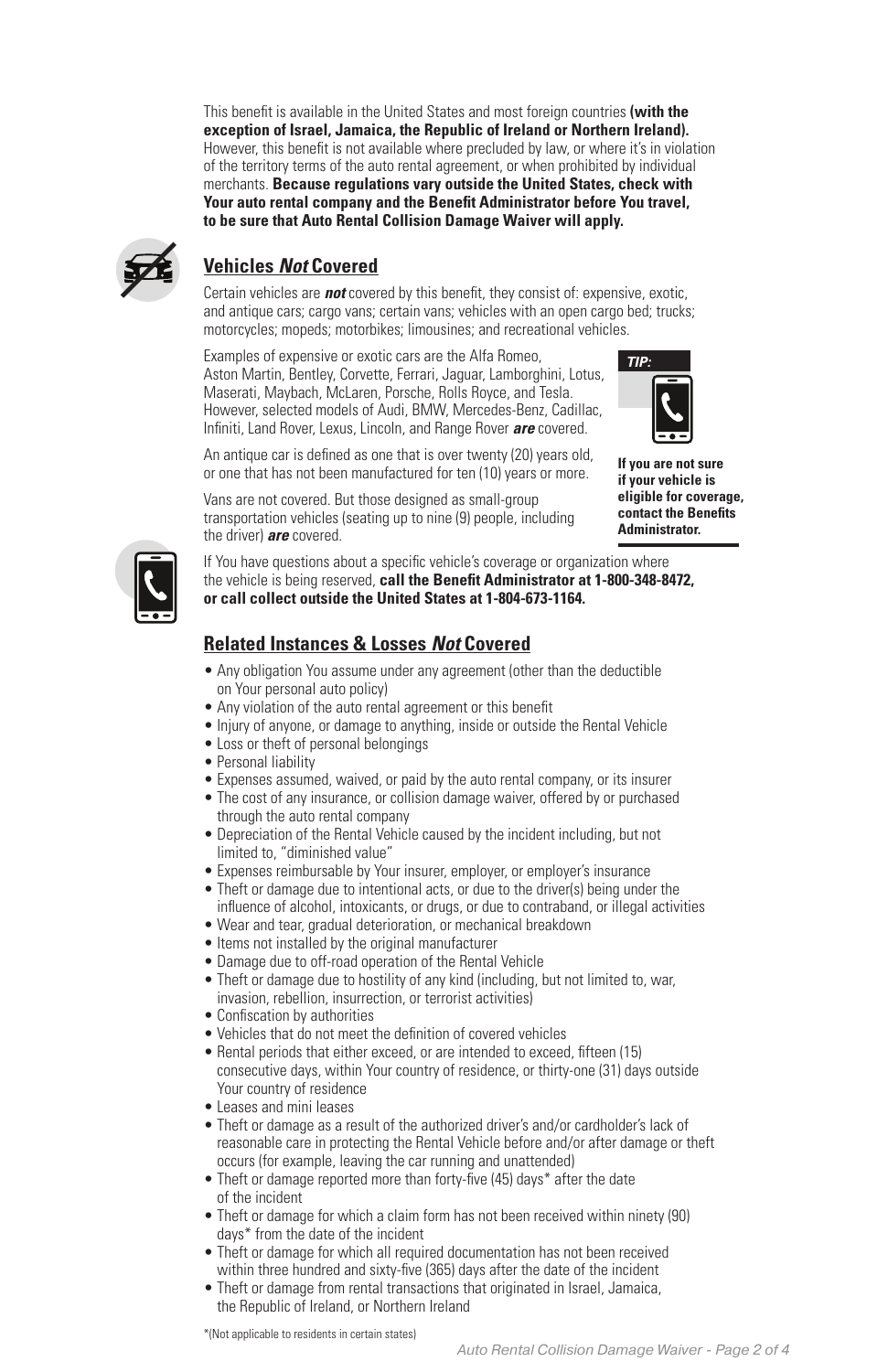

#### **Filing a Claim**

It is Your responsibility as a cardholder to make every effort to protect Your Rental Vehicle from damage or theft. If You have an accident, or Your Rental Vehicle has been stolen, immediately call the Benefit Administrator at 1-800-348-8472 to report the incident, regardless of whether Your liability has been established. Outside motion, regardless of whomer rear hability has the United States, call collect at 1-804-673-1164.

You should report the theft or damage as soon as possible but **no later than forty-five (45) days** from the date of the incident. Claim settled

The Benefit Administrator reserves the right to deny any claim containing charges that would not have been included, if notification occurred before the expenses were incurred. Thus, it's in Your best interest to notify the Benefit Administrator immediately after an incident. Reporting to any other person will not fulfill this obligation.

#### **What You Must Submit to File a Claim**

At the time of the theft or damage, or when You return the Rental Vehicle, ask Your car rental company for the following documents:

- A copy of the accident report form
- A copy of the initial and final auto rental agreements (front and back)
- A copy of the repair estimate and itemized repair bill
- Two (2) photographs of the damaged vehicle, if available
- A police report, if obtainable
- A copy of the demand letter which indicates the costs You are responsible for and any amounts that have been paid toward the claim

Submit all of the above documents from the rental company, along with the following documents, to the Benefit Administrator:

- The completed and signed Auto Rental Collision Damage Waiver claim form. **45 DAYS** Important : This must be postmarked within ninety (90) days\* of the theft or damage date, even if all other required documentation is not yet available  $$ or **Your claim may be denied.**
- A copy of Your monthly billing statement (showing the last 4 digits of the Account number) demonstrating that the entire rental transaction was made on Your eligible Account.
- A statement from Your insurance carrier (and/or Your employer or employer's insurance carrier, if applicable), or other reimbursement showing the costs for which You are responsible, and any amounts that have been paid toward the claim. Or, if You have no applicable insurance or reimbursement, a statement of no insurance or reimbursement is required
- A copy of Your primary insurance policy's Declarations Page (if applicable) to confirm Your deductible. (This means the document(s) in Your insurance policy that lists names, coverages, limits, effective dates, and deductibles).
- Any other documentation required by the Benefit Administrator to substantiate the claim

Finally, please note that all remaining documents must be postmarked within three hundred and sixty-five (365) days\* of the theft or damage date **or Your claim may be denied.**



\*Not applicable to residents of certain states.

For faster filing, or to learn more about Auto Rental Collision Damage Waiver, visit: **www.eclaimsline.com**



#### **Finalizing Your Claim**

Your claim will typically be finalized within fifteen (15) days, after the Benefit Administrator has received all the documentation needed to substantiate Your claim.

#### **Transference of Claims**

Once Your claim has been paid, all Your rights and remedies against any party in regard to this theft or damage will be transferred to the Benefit Administrator, to the extent of the cost of payment made to You. You must give the Benefit Administrator all assistance as may reasonably be required to secure all rights and remedies.